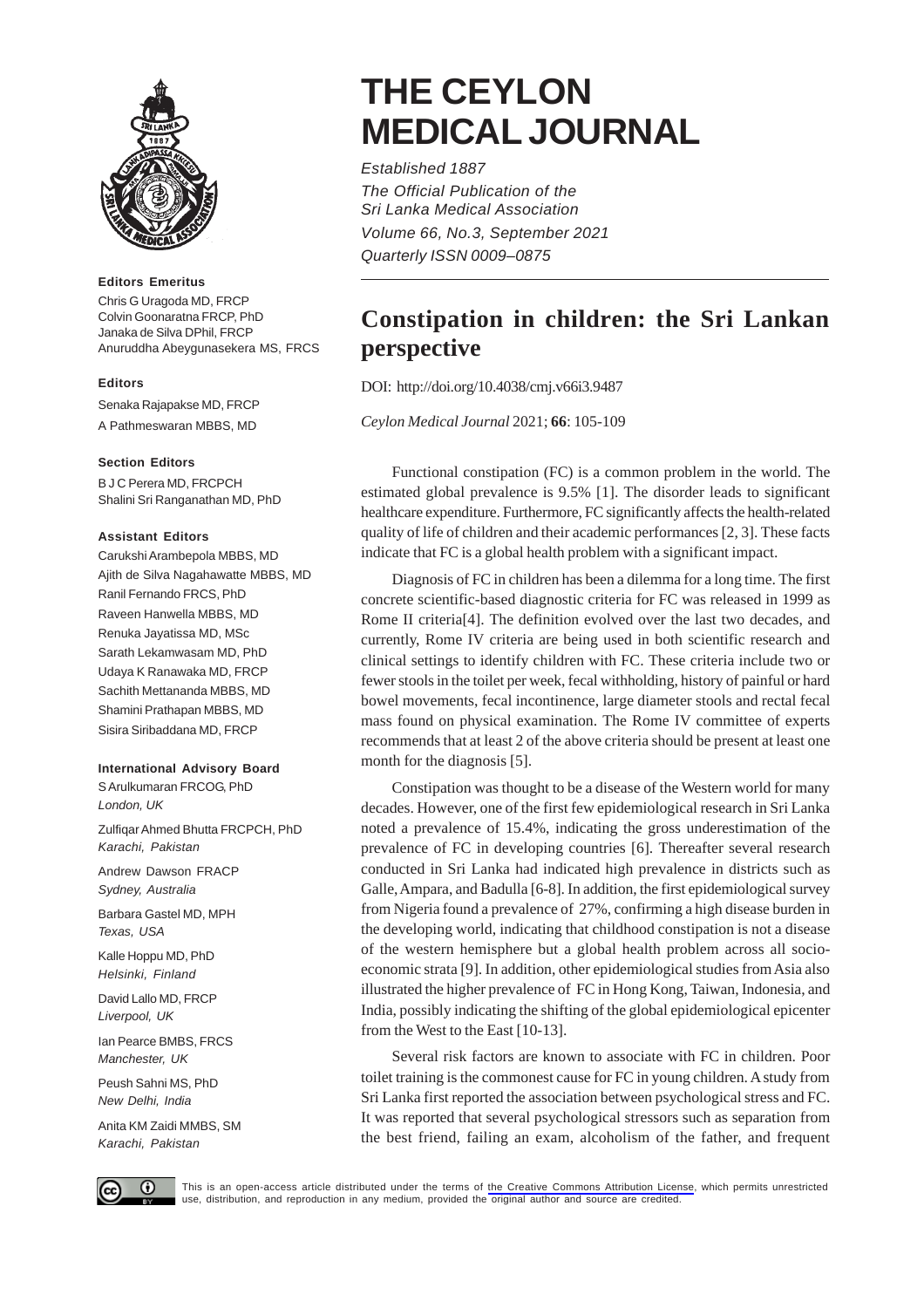punishments at home increase the tendency to develop FC [14]. In addition, exposure to all three forms of child maltreatment, namely physical, emotional, and sexual abuse, is also associated with FC [15]. In Sri Lanka, Children exposed to three decades of civil war in the border villages also showed higher predilection to develop FC [8]. Several studies have shown the association between consumption of diet low in fiber and development of FC in children [16-18]. Furthermore, an elegant study from Hong Kong showed the association between FC and consumption of junk food [10]. Constipation is also associated with a lack of physical activities and a sedentary lifestyle [19, 20]. All these factors are important in the Sri Lankan context as the country is going through a significant socio-economic upheaval changing the lifestyle of children predisposing them to develop FC in years to come. With the above convincing evidence, we believe that FC in children will be one of the major conditions to inpatient care and outpatient visits to a pediatric hospital in years to come.

The consequences of FC are more than that most clinicians imagine. A study from the Gampaha district of Sri Lanka clearly illustrated the effects of constipation on children's health-related quality of life. In that study, we found that all health-related quality of life dimensions, namely physical, emotional, school, and social functioning, are low in children with FC [21]. Later, a systematic review and a meta-analysis confirmed these findings [2]. The same study also found that in addition to their bowel symptoms, children with FC suffer from a plethora of somatic symptoms, which negatively affect their quality of life and increase their suffering [21]. In an elegant study, Ranasinghe and co-workers found that children with FC suffer from psychological maladjustment and abnormal personality traits [7]. Finally, we also reported that children with FC have a range of emotional and behavioral problems such as withdrawal, social and attention problems, and internalization [22]. All these data indicate the potential psychological damage associated with untreated FC in children. Untreated FC also leads to dilatation of the rectum and hypotonia of the rectal wall and alteration of the motility of the colon, which in the long term may lead to significant bowel damage [23, 24]. Therefore, we firmly believe FC needs to be treated urgently and aggressively to prevent these negative consequences.

FC is a clinical diagnosis using Rome IV criteria. However, it is noted that many clinicians in Sri Lanka tend to perform plain abdominal X-rays to detect fecal matter in the colon. It had been shown that abdominal X-ray has a poor inter and intraobserver reliability in diagnosing FC in children [25]. Similarly, another knee jerk reaction of performing thyroid function tests in children with

constipation is also not very valuable as most children with hypothyroidism have regular bowel motions [26]. Investigations are indicated in children who do not respond to standard treatment for an adequate time with good compliance. These children who have medically refractory constipation need careful evaluation of their colonic and anorectal functions using colonic and anorectal manometry and transit studies. Other blood tests such as screening for cow's milk allergy or celiac disease and checking for electrolyte abnormalities such as hypokalemia and hypercalcemia are not helpful in the day-to-day management of FC in children. Lower gastrointestinal endoscopy is not recommended in children with constipation.

The current management of FC in children needs further refinement. The management can be divided into two arms, namely pharmacological (oral and rectal laxatives) and non-pharmacological interventions (behavioral and dietary adjustment, biofeedback). Most of the time, children may need both approaches to be commenced together from the beginning to achieve the goal of having regular bowel motions. Still, compliance with the treatment plays a crucial role in achieving this goal.

It is vital to clear the impacted stools in the colon and the rectum prior to starting on regular laxatives. Evidence shows that both high dose polyethylene glycol (PEG) (1.5g/kg) and enemas are equally effective for fecal disimpaction [27]. However, because PEG can be administered orally, the National Institute for Clinical Excellence (NICE) guideline recommends using PEG as the first-line treatment for disimpaction in children[28]. Failing to achieve disimpaction in two weeks requires the clinician to combine a stimulant laxative (sodium picosulfate, bisacodyl, docusate sodium, or senna) with PEG. Rectal preparations are prescribed only in cases where oral medications have failed in evacuating the bowel as it can be distressing for children. Further, manual evacuation of the bowel is only recommended for children who do not respond to PEG and enemas [28].

Once complete evacuation is achieved, maintenance therapy should be introduced to avoid re-impaction and facilitate passage of stools. Osmotic laxatives (PEG, lactulose) are commonly used in children as maintenance therapy. Out of them, evidence shows that PEG is more effective compared with lactulose, milk of magnesia, and mineral oil [27]. However, the addition of a stimulant laxative (bisacodyl/ sodium picosulfate) or another osmotic laxative like lactulose is recommended in children who do not respond to PEG [28]. Once the treatment starts, it is vital to continue laxative treatment for a few months to promote regular bowel movement. Further, a trial of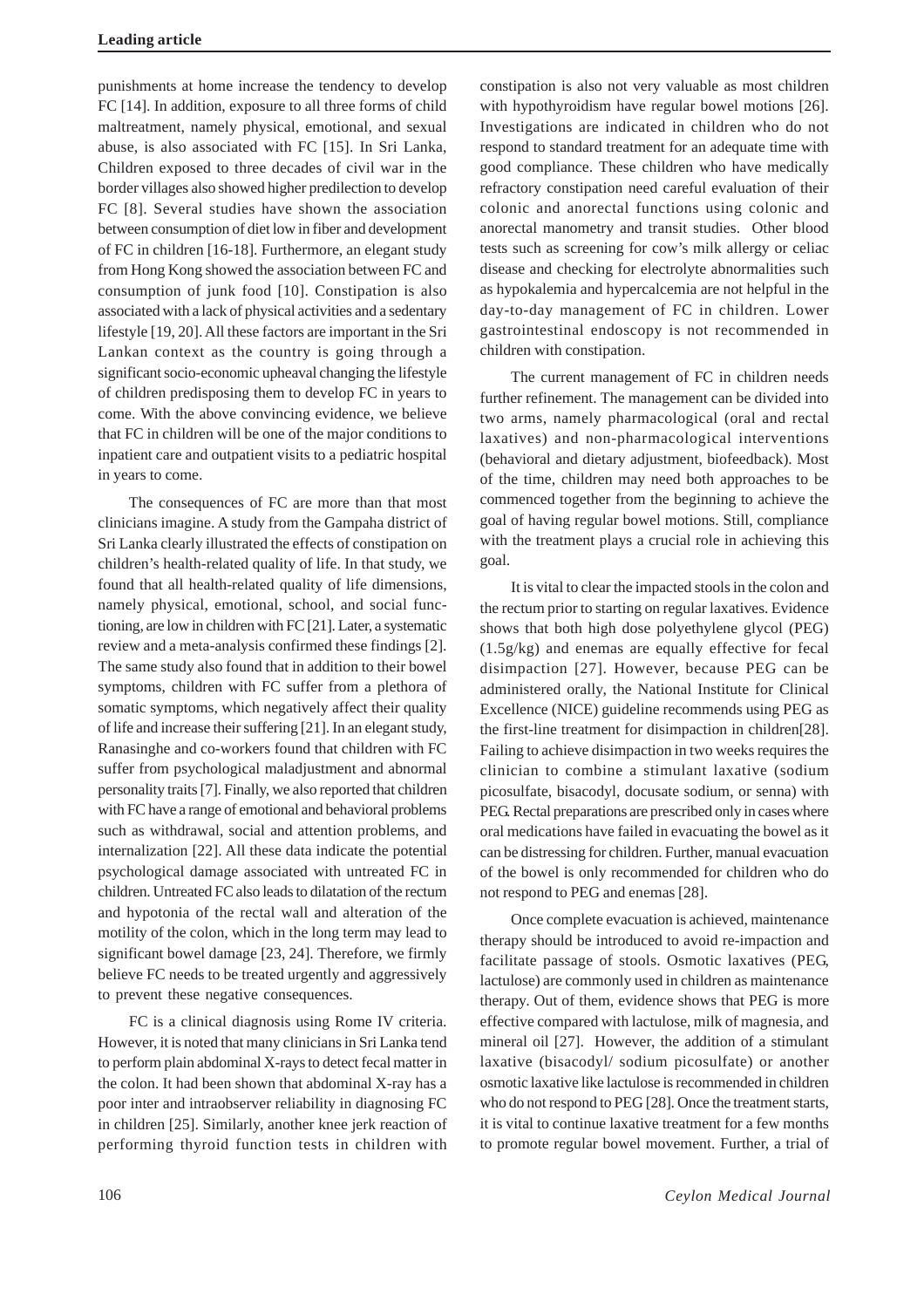weaning laxatives may introduce slowly over a period of time in response to the nature of stools without abrupt cessation.

The majority (80-100%) of young children with FC demonstrate features of stool withholding [29]. Most of the stool with holders (>80%) refuse to pass stools in the toilet (stool toileting refusal) [30]. Therefore, parents should encourage their child to sit on the potty for at least five minutes after main three meals without distractions. During the process, the child should maintain a proper seating position with legs and feet relaxed. In addition, advice on relaxing the perineum and how to contract abdominal muscles during defecation to achieve proper straining can be delivered through video guides. As this will be time-consuming, parents can use the rewarding system to make their child engage with therapy, which ultimately results in excellent compliance.

Other than addressing the psychological issues that lead to stool withholding behavior, novel therapeutic interventions, such as positive psychology (resilience, self-regulation, optimism) are useful to achieve psychological well-being. Further, it has been shown that these treatment modalities, when starting early in the disease process, might prevent the patient from developing maladaptive coping habits, engage in high physical and psychological symptom reporting, and exhibit poor, costly disease outcomes [31].

Dietary recommendations, including adequate fluid and fiber intake, are considered one of the fundamental interventions in treating constipation by many clinicians. Although consumption of a low-fiber diet is considered one of the causative factors for childhood constipation, the evidence does not support the benefit of using additional fiber for the treatment of constipation. It is essential to have a balanced diet with adequate fiber content as it helps in bulking stools, trapping bile salts, and acts as a prebiotic to the gut flora [32]. The combined guideline issued by the European and North American Societies of Pediatric Gastroenterology, Hepatology, and Nutrition (ESPGHAN/NASPGHAN) recommends the average dietary fiber intake for children with FC [27]. Increased fluid /water consumption does not positively affect relieving symptoms of constipation [27]. Other dietary modifications like a trial of cow's milk protein-free diet are recommended only in treatment resistant constipation with expert advice.

According to the existing evidence, biofeedback, pelvic floor physiotherapy, pre and probiotics, alternative medicinal methods (including acupuncture, homeopathy, mind-body therapy, musculoskeletal manipulations such as osteopathic and chiropractic, and Yoga) are not useful as therapeutic interventions.

Several novel pharmacological agents are still under investigation, including serotonin agonists (tegaserod), prosecretory agents (linaclotide, lubiprostone), bile acid absorption inhibitors, and ghrelin receptor agonists. We believe these agents invariably improve the therapeutic armory of constipation in years to come. Similarly, other novel interventions such as botulinum toxin injection and various forms of neuromodulation need further clinical trials before widespread use in clinical settings. Children who continue to have constipation despite optimal medical and non-medical therapy may need surgical interventions, including an antegrade continent enema, stoma formation, and surgical resection.

In a nutshell, constipation in children is a common problem in Sri Lanka, with a prevalence rate equal to the western societies. The risk factors that predispose children to develop FC are equally common in our country. Therefore, a high degree of vigilance is imperative to diagnose FC in children using the current iteration of the Rome criteria. FC is a clinical diagnosis, and most of the commonly used investigations do not serve any clinical purpose in day-to-day management. PEG-based therapy in evacuating fecal-loaded rectum and long-term maintenance is the mainstay of therapy for childhood FC. Other osmotic and stimulant laxatives are used as an adjunct therapy for PEG. Toilet training is an essential part of the management as most young children do have fecal withholding. Other non-pharmacological therapeutic interventions are not helpful in day-to-day clinical practice. Early aggressive therapy is essential to prevent long-term psychological consequences and bowel damage.

# **Conflicts of interest**

All three authors declare no conflict of interest.

### **Contributor's statement**

WH and SR developed the concept and equally contributed to the first draft. NMD edited the manuscript with significant intellectual input. All three authors agree with the final content of the article and take intellectual responsibility of the content.

# **References**

- 1. Koppen IJN, Vriesman MH, Saps M, *et al*. Prevalence of Functional Defecation Disorders in Children: A Systematic Review and Meta-Analysis. *J Pediatr* 2018; **198**: 121-30 e126.
- 2. Vriesman MH, Rajindrajith S, Koppen IJN, *et al*. Quality of Life in Children with Functional Constipation: A Systematic Review and Meta-Analysis. *J Pediatr* 2019; **214**: 141-50.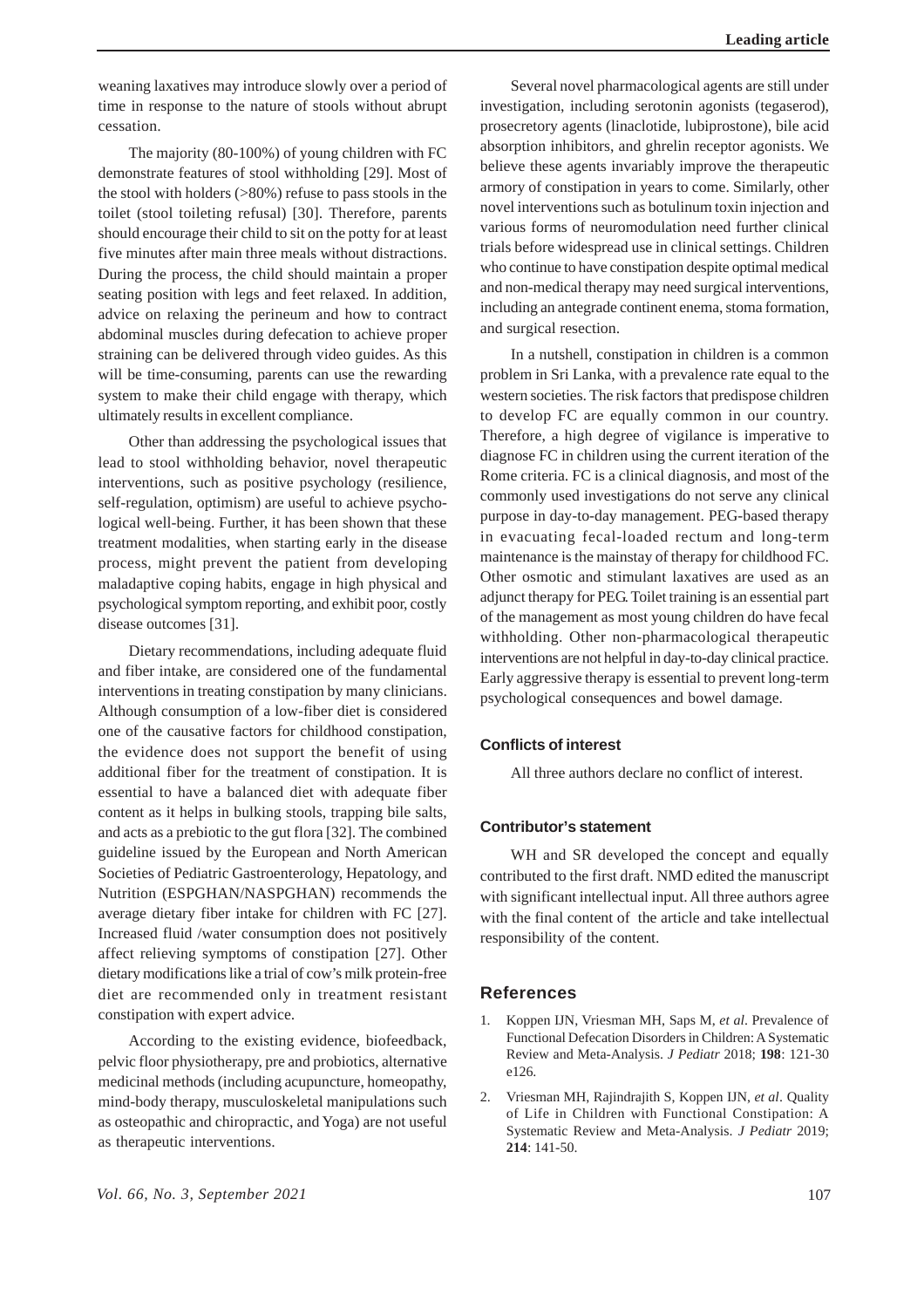- 3. Sagawa T, Okamura S, Kakizaki S, Zhang Y, Morita K, Mori M. Functional gastrointestinal disorders in adolescents and quality of school life. *J Gastroenterol Hepatol* 2013; **28**(2): 285-90.
- 4. Rasquin-Weber A, Hyman PE, Cucchiara S, *et al*. Childhood functional gastrointestinal disorders. *Gut* 1999; 45 Suppl 2:II60-68.
- 5. Hyams JS, Di Lorenzo C, Saps M, Shulman RJ, Staiano A, van Tilburg M. Functional Disorders: Children and Adolescents. *Gastroenterology* 2016.
- 6. Rajindrajith S, Devanarayana NM, Adhikari C, Pannala W, Benninga MA. Constipation in children: an epidemiological study in Sri Lanka using Rome III criteria. *Arch Dis Child* 2012; **97**(1): 43-5.
- 7. Ranasinghe N, Devanarayana NM, Benninga MA, van Dijk M, Rajindrajith S. Psychological maladjustment and quality of life in adolescents with constipation. *Arch Dis Child* 2017; **102**(3): 268-73.
- 8. Rajindrajith S, Mettananda S, Devanarayana NM. Constipation during and after the civil war in Sri Lanka: a paediatric study. *J Trop Pediatr* 2011; **57**(6): 439-43.
- 9. Udoh EE, Rajindrajith S, Devanarayana NM, Benninga MA. Prevalence and risk factors for functional constipation in adolescent Nigerians. *Arch Dis Child* 2017; **102**(9): 841-44.
- 10. Tam YH, Li AM, So HK, *et al*. Socioenvironmental factors associated with constipation in Hong Kong children and Rome III criteria. *J Pediatr Gastroenterol Nutr* 2012; **55**(1): 56-61.
- 11. Wu TC, Chen LK, Pan WH, *et al*. Constipation in Taiwan elementary school students: a nationwide survey. *J Chin Med Assoc* 2011; **74**(2): 57-61.
- 12. Oswari H, Alatas FS, Hegar B, *et al*. Epidemiology of Paediatric constipation in Indonesia and its association with exposure to stressful life events. *BMC Gastroenterol* 2018; **18**(1): 146.
- 13. Bhatia V, Deswal S, Seth S, Kapoor A, Sibal A, Gopalan S. Prevalence of functional gastrointestinal disorders among adolescents in Delhi based on Rome III criteria: A schoolbased survey. *Indian J Gastroenterol* 2016; **35**(4): 294-8.
- 14. Devanarayana NM, Rajindrajith S. Association between constipation and stressful life events in a cohort of Sri Lankan children and adolescents. *J Trop Pediatr* 2010; **56**(3): 144-8.
- 15. Rajindrajith S, Devanarayana NM, Lakmini C, Subasinghe V, Benninga MA. Constipation in Sri Lankan children: Association with physical, sexual, emotional abuse. *J Gastroenterol Hepatol* 2012; **27**: 383-4.
- 16. Lee WT, Ip KS, Chan JS, Lui NW, Young BW. Increased prevalence of constipation in pre-school children is attributable to under-consumption of plant foods: A community-based study. *J Paediatr Child Health* 2008; **44**(4): 170-5.
- 17. Roma E, Adamidis D, Nikolara R, Constantopoulos A, Messaritakis J. Diet and chronic constipation in children: the role of fiber. *J Pediatr Gastroenterol Nutr* 1999; **28**(2): 169-74.
- 18. Inan M, Aydiner CY, Tokuc B, *et al*. Factors associated with childhood constipation. *J Paediatr Child Health* 2007; **43**(10): 700-6.
- 19. Chien LY, Liou YM, Chang P. Low defaecation frequency in Taiwanese adolescents: association with dietary intake, physical activity and sedentary behaviour. *J Paediatr Child Health* 2011; **47**(6): 381-6.
- 20. Driessen LM, Kiefte-de Jong JC, Wijtzes A, *et al.* Preschool physical activity and functional constipation: the Generation R study. *J Pediatr Gastroenterol Nutr* 2013; **57**(6): 768-74.
- 21. Rajindrajith S, Devanarayana NM, Weerasooriya L, Hathagoda W, Benninga MA. Quality of life and somatic symptoms in children with constipation: a school-based study. *J Pediatr* 2013; **163**(4): 1069-72-e1061.
- 22. Rajindrajith S, Ranathunga N, Jayawickrama N, van Dijk M, Benninga MA, Devanarayana NM. Behavioral and emotional problems in adolescents with constipation and their association with quality of life. *PLoS One* 2020; **15**(10): e0239092.
- 23. van den Berg MM, Voskuijl WP, Boeckxstaens GE, Benninga MA. Rectal compliance and rectal sensation in constipated adolescents, recovered adolescents and healthy volunteers. *Gut* 2008; **57**(5): 599-603.
- 24. Yik YI, Cook DJ, Veysey DM, *et al*. How common is colonic elongation in children with slow-transit constipation or anorectal retention? *J Pediatr Surg* 2012; **47**(7): 1414-20.
- 25. Benninga MA, Tabbers MM, van Rijn RR. How to use a plain abdominal radiograph in children with functional defecation disorders. *Arch Dis Child Educ Pract Ed* 2016; **101**(4): 187-93.
- 26. Bennett WE, Jr., Heuckeroth RO. Hypothyroidism is a rare cause of isolated constipation. *J Pediatr Gastroenterol Nutr* 2012; **54**(2): 285-7.
- 27. Tabbers MM, DiLorenzo C, Berger MY, *et al*. Evaluation and treatment of functional constipation in infants and children: evidence-based recommendations from ESPGHAN and NASPGHAN. *J Pediatr Gastroenterol Nutr* 2014; **58**(2): 258-74.
- 28. Excellence NIfHa C. Constipation in chldren and young people: diagnosis and management. In., 26<sup>th</sup> May 2010 edn. London: Royal College of Obstetricians and Gylaecologists; 2010.
- 29. Loening-Baucke V. Constipation in early childhood: patient characteristics, treatment, and longterm follow up. *Gut* 1993; **34**(10): 1400-4.
- 30. Taubman B, Buzby M. Overflow encopresis and stool toileting refusal during toilet training: a prospective study on the effect of therapeutic efficacy. *J Pediatr* 1997; **131**(5): 768-71.